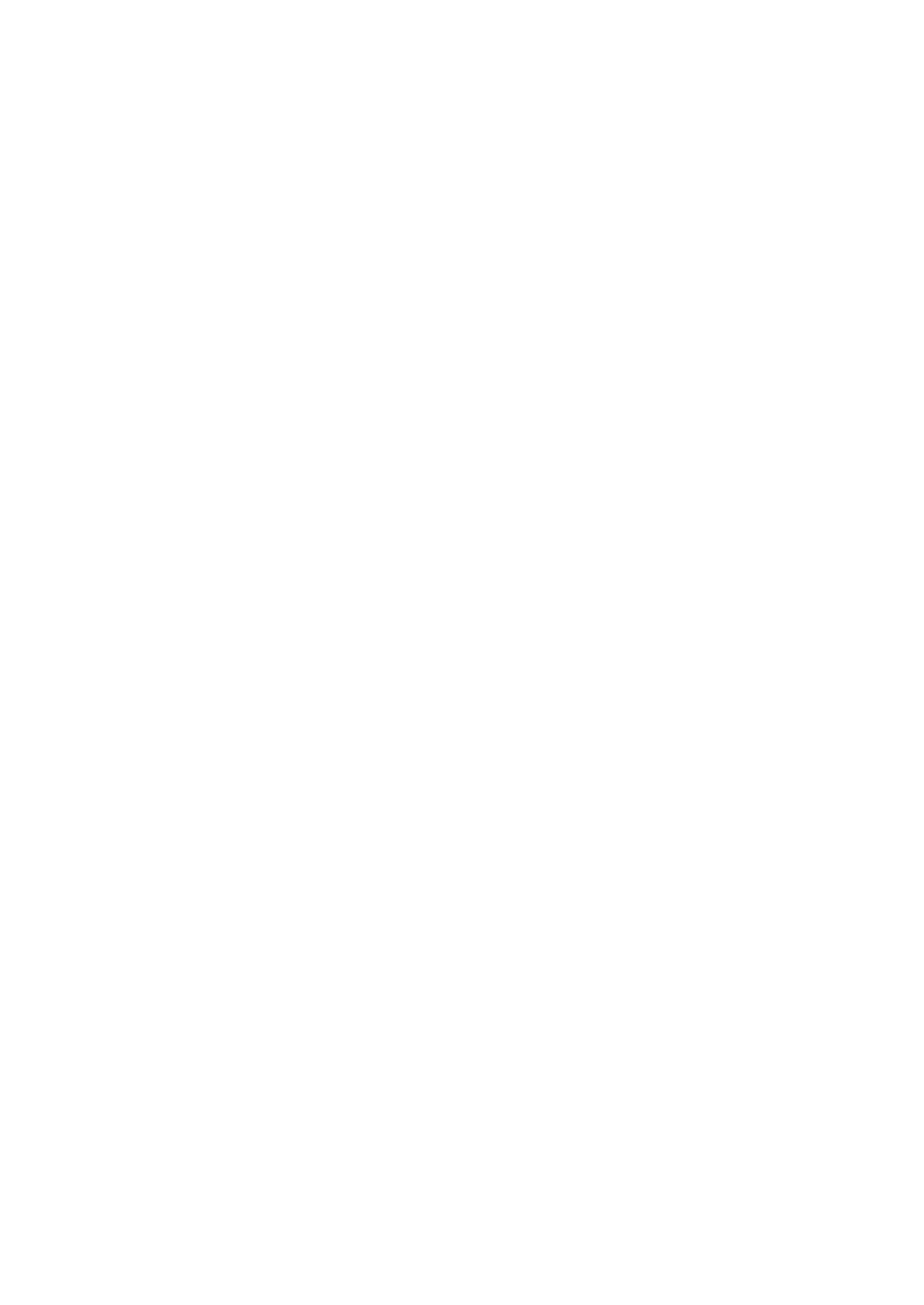# **Ducted Scrubber Mode Application - Airflow and Noise Level**

For Ducted Scrubber mode application, when unit is connected to supply duct to discharge the air back inside the room space (inside the building).

The unit is capable to operate up to the maximum External Static Pressure of 0.6 in.w.g (150 Pascal) when operating at Tap-3/4/5.

## **Sound Pressure (dBA)**

| <b>ESP</b>   | <b>Pascal</b> |      |      |      |      |      |      |  |  |  |
|--------------|---------------|------|------|------|------|------|------|--|--|--|
| <b>Speed</b> |               | 25   | 50   | 75   | 100  | 125  | 150  |  |  |  |
| Tap-5        |               | 48.8 | 48.6 | 47.6 | 46.6 | 42.9 | 42.8 |  |  |  |
| Tap-4        |               | 47.1 | 46.1 | 45.3 | 44.3 | 40.2 | 39.3 |  |  |  |
| $Tap-3$      |               | 45.0 | 43.6 | 43.1 | 41.6 | 36.7 | 34.1 |  |  |  |
| Tap-2        |               | 43.6 | 42.1 | 41.2 | 40.2 | 32.7 |      |  |  |  |
| Tap-1        |               | 41.8 | 39.9 | 39.9 | 37.8 |      |      |  |  |  |

### **Noise Level**

| <b>Ducted</b><br><b>Scrubber</b><br><b>Mode</b> | <b>Speed</b> | <b>Airflow</b> |            | Octave Band - Lw (dB) |      |      |      |           |      |      |      |          |
|-------------------------------------------------|--------------|----------------|------------|-----------------------|------|------|------|-----------|------|------|------|----------|
|                                                 |              | <b>CFM</b>     | <b>CMH</b> | 63                    | 125  | 250  | 500  | <b>1K</b> | 2K   | 4K   | 8K   | Lp (dBA) |
|                                                 | Tap-5        | 442            | 751        | 53.1                  | 51.1 | 48.1 | 46.1 | 47.1      | 44.1 | 42.1 | 40.1 | 42.8     |
|                                                 | Tap-4        | 330            | 561        | 49.6                  | 47.6 | 44.6 | 43.6 | 42.6      | 39.6 | 38.6 | 36.6 | 39.3     |
|                                                 | Tap-3        | 210            | 357        | 44.5                  | 42.5 | 39.5 | 38.5 | 36.5      | 34.5 | 33.5 | 30.5 | 34.1     |
|                                                 | Tap-2        | 177            | 301        | 43.0                  | 41.0 | 38.0 | 37.0 | 36.0      | 34.0 | 32.0 | 30.0 | 32.7     |
|                                                 | Tap-1        | 158            | 269        | 47.7                  | 46.7 | 43.7 | 41.7 | 40.7      | 38.7 | 36.7 | 34.7 | 37.8     |



Ducted Scrubber Mode at nominal airflow (and lower) Ducted Scrubber Mode at higher airflow

#### Note:

- 1. Sound pressure (Lp) measured at 1.5 meters distance in front of the unit, tolerance  $\pm$  1 dBA
- 2. Noise level at maximum ESP at respective speed
- 3. Factory speed tap is set at Tap-3

## **Ducted Scrubber Mode Typical Application**